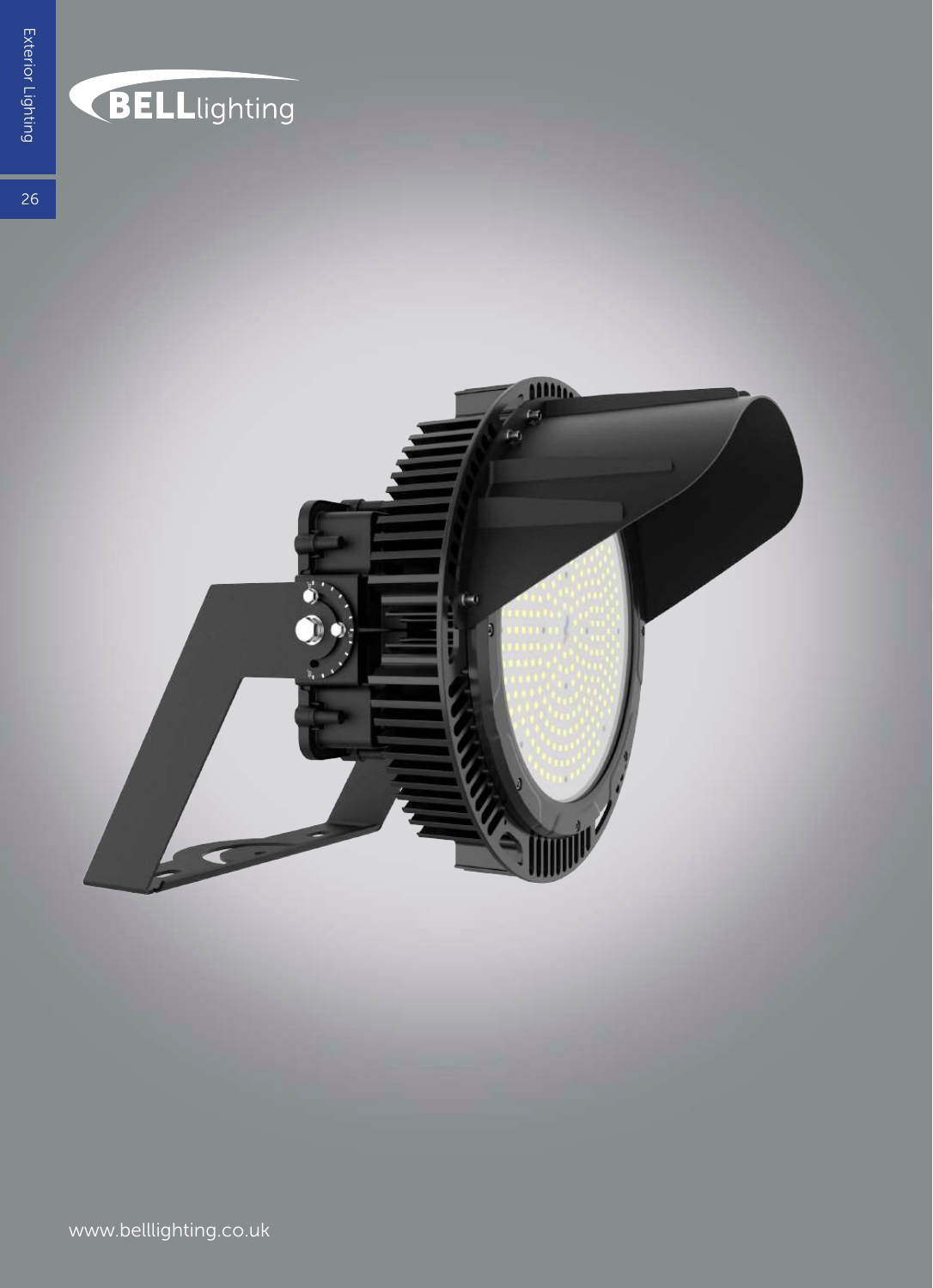## **SkylineELITe+**

## Symmetric LED Floodlight

Skyline Elite+ represents the latest technology in sports floodlighting. Modern aesthetic, die-cast aluminium construction. With IP66 and low windage ratings this unit can handle the worst weather conditions. Perfect for large external sports facilities or industrial applications, complete with a fully adjustable mounting bracket.

- 600W Symmetric Floodlight
- Genuine replacement for 1500W Metal Halide
- Up to 155 Lm/W
- IP66
- Visor for low upward light
- Low weight & windage when compared with HID luminaires
- Fully adjustable mounting bracket
- Angle markings for easy alignment





LMR80: Maximum 20% of lumen depreciation over rated hours. B10: Maximum 10% of fittings failure rate over rated hours



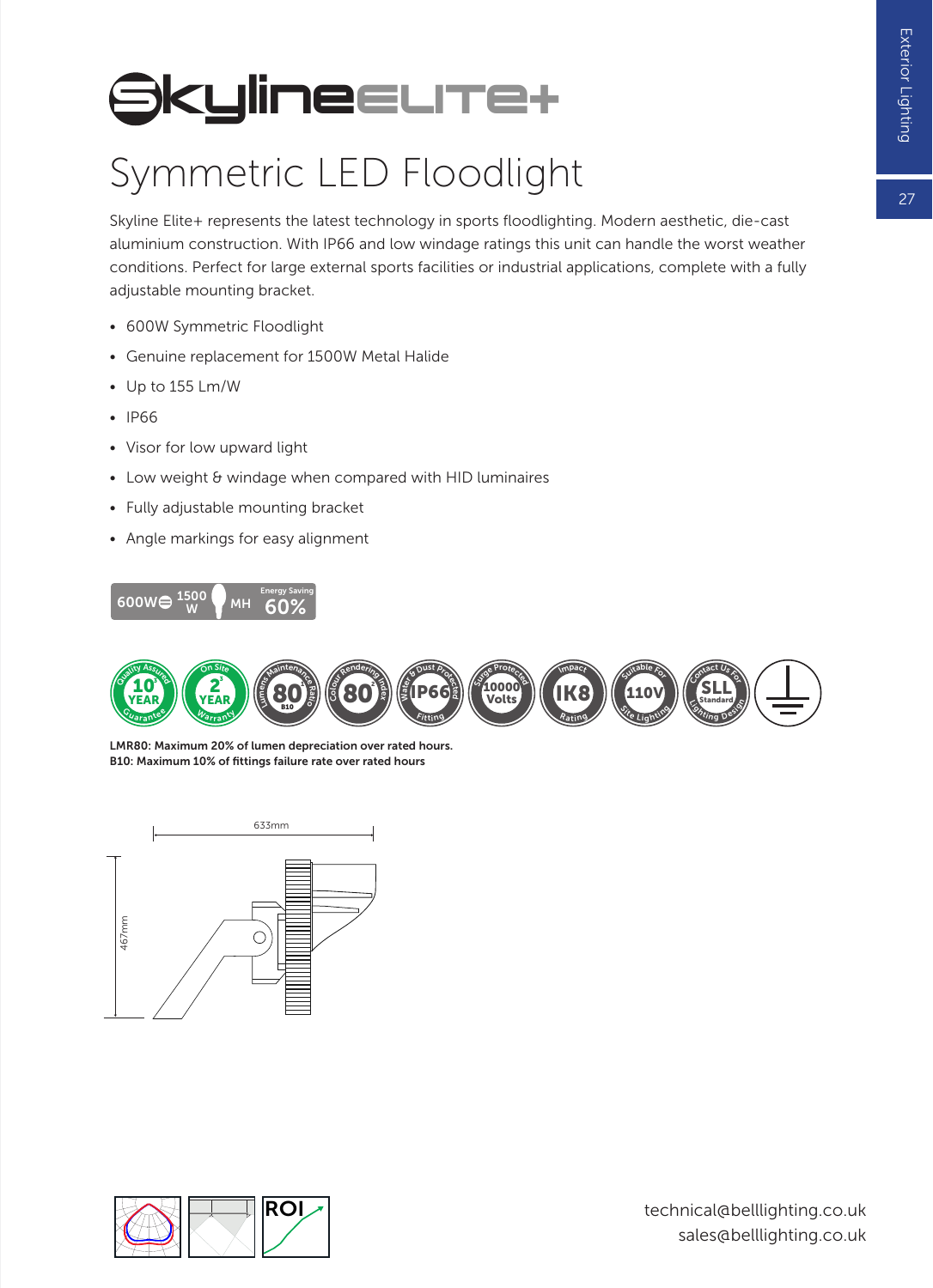## **SkylineELITe+**

| <b>Technical Specification</b> |                                                              |  |  |  |  |
|--------------------------------|--------------------------------------------------------------|--|--|--|--|
| Construction                   | Die Cast LM6 Aluminium & Polycarbonate lens                  |  |  |  |  |
| <b>Driver</b>                  | Inventronics 1-10V Dim                                       |  |  |  |  |
| LED Chip                       | Sosen                                                        |  |  |  |  |
| IP Rating                      | <b>IP66</b>                                                  |  |  |  |  |
| Operating Temp                 | $-30^{\circ}$ C to $+35^{\circ}$ C                           |  |  |  |  |
| Input Voltage                  | 100 - 277V (277 - 440V special order)                        |  |  |  |  |
| Power Factor                   | > 0.9                                                        |  |  |  |  |
| <b>CRI</b>                     | 80 - Exceeds EU standard of Ra 70 for Colour Rendering Index |  |  |  |  |
| <b>LMR</b>                     | 80 - Exceeds EU standard of 70 for Lumens Maintenance Ratio  |  |  |  |  |
| Weight                         | 18.6 Kg                                                      |  |  |  |  |
| Windage                        | 0.11M <sup>2</sup>                                           |  |  |  |  |

| Code  |             | W   | Description                     | Lm    | Peak Intensity       | Temp  | Lm/W | Hours |
|-------|-------------|-----|---------------------------------|-------|----------------------|-------|------|-------|
| 10770 | $100 - 277$ | 600 | Symmetric LED<br>Floodlight 60° | 89000 | 1192.90 cd/klm @ 10° | 4000K | 148  | 70000 |
| 10771 | $100 - 277$ | 600 | Symmetric LED<br>Floodlight 30° | 93000 | 2460.60 cd/klm @ 0°  | 4000K | 155  | 70000 |

<sup>1</sup> Exceeds EU standard of 70 for Lumens Maintenance Ratio<br><sup>2</sup> Exceeds EU standard of RA 70 for Colour Rendering Index<br><sup>3</sup> Subject to terms & conditions (Contact Customer Service)

28